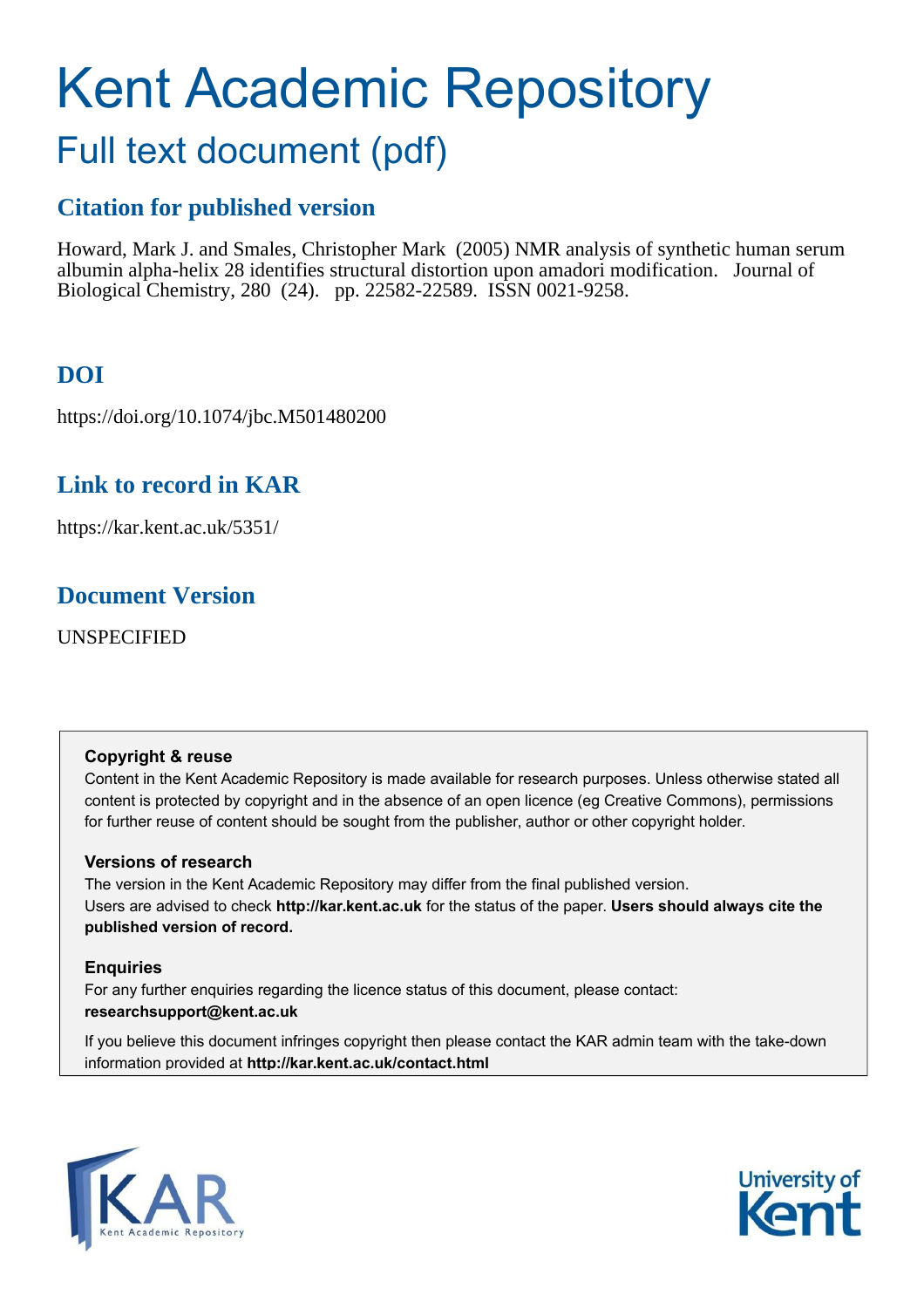## **NMR** Analysis of Synthetic Human Serum Albumin  $\alpha$ -Helix 28 **Identifies Structural Distortion upon Amadori Modification\***

Received for publication, February 8, 2005, and in revised form, March 31, 2005 Published, JBC Papers in Press, April 18, 2005, DOI 10.1074/jbc.M501480200

### **Mark J. Howard and C. Mark Smales‡**

*From the Protein Science Group, Department of Biosciences, University of Kent, Canterbury, Kent, CT2 7NJ, United Kingdom*

**The non-enzymatic reaction between reducing sugars and long-lived proteins** *in vivo* **results in the formation of glycation and advanced glycation end products, which alter the properties of proteins including charge, helicity, and their tendency to aggregate. Such protein modifications are linked with various pathologies associated with the general aging process such as Alzheimer disease and the long-term complications of diabetes. Although it has been suggested that glycation and advanced glycation end products altered protein structure and helicity, little structural data and information currently exist on whether or not glycation does indeed influence or change local protein secondary structure. We have addressed this problem using a model helical peptide system containing a di-lysine motif derived from human serum albumin. We have shown that, in the presence of 50 mM glucose and at 37 °C, one of the lysine residues in the di-lysine motif within this peptide is preferentially glycated. Using NMR analysis, we have confirmed that the synthetic peptide constituting this** helix does indeed form a  $\alpha$ -helix in solution in the pres**ence of 30% trifluoroethanol. Glycation of the model** peptide resulted in the distortion of the  $\alpha$ -helix, forcing **the region of the helix around the site of glycation to adopt a 3<sup>10</sup> helical structure. This is the first reported evidence that glycation can influence or change local protein secondary structure. The implications and biological significance of such structural changes on protein function are discussed.**

Non-enzymatic glycation describes the initial products arising from the formation of Maillard reaction adducts due to the reaction between primary amino groups on a protein surface and reducing sugars such as glucose and fructose (1–4). These non-enzymatic reactions are initiated with the reversible formation of a Schiff base adduct that undergoes rearrangement to form a more stable Amadori product (for glucose) (5) or Heyns product (for fructose) (6). The Amadori compound may then undergo a series of poorly understood rearrangements and reactions to yield protein adducts collectively termed advanced glycation end products  $(AGEs)^{1}(4)$ . AGEs are naturally formed

*in vivo* on a variety of proteins and are implicated in the pathologies associated with aging, atherosclerosis, Alzheimer disease, and long-term diabetic complications (7). More recently, glycation has been shown at the N terminus of the pathogenic prion protein in transmissible spongiform encephalopathies, a group of transmissible neurodegenerative diseases that are characterized by the accumulation of abnormally folded prion protein (8), and has been implicated in food allergies (9).

The association of AGEs with a variety of pathologies has resulted in much scientific interest in the role played by glycation products and AGEs in the pathology of these disease states. For example, in recent years, the receptor for advanced glycation end products has been described and it has since been reported to be a member of the immunoglobulin superfamily of cell surface proteins (10). The expression of receptor for advanced glycation end products has also been implicated as a developmental factor in several pathologic conditions including chronic inflammation, cancer, and Alzheimer disease (10). Furthermore, a number of AGE products and cross-links have now been described (11); however, despite much attention, the exact role that these modified protein forms play in the associated disease states remains to be fully elucidated.

The process of glycation and the formation of AGEs are known to promote protein aggregation and insolubilization (12). Furthermore, protein glycation and the formation of subsequent AGE products are thought to be involved in structural and functional changes *in vivo* in proteins during aging and the long-term complications of diabetes (12, 13). Although glycation has been shown to inactivate a number of enzymes (12), little information, if any, currently exists regarding the effects these modifications have on protein secondary or tertiary structure. This is largely due to the problem of obtaining sufficient homogeneous material for structural studies, because glycation usually occurs at one or more residues on a protein structure and gives rise to multiple AGEs.

Notwithstanding these apparent problems, Blakytny *et al.* (12) used mass spectrometry and NMR to study the effect of glycation with galactose on the C-terminal extension of  $\alpha$ -crystallin, investigating both the intact protein and a synthetic C-terminal peptide (12). Although these studies categorically identified the sites and level of glycation, both the intact protein and synthetic peptide exhibited great conformational freedom and adopted no preferred structure in solution and therefore no conclusions could be drawn regarding the effect of glycation on the secondary and tertiary structure of  $\alpha$  crystal-

<sup>\*</sup> This work was supported by Grant BB/C504600/1 from the Biotechnology and Biological Sciences Research Council (BBSRC). The costs of publication of this article were defrayed in part by the payment of page charges. This article must therefore be hereby marked "*advertisement*" in accordance with 18 U.S.C. Section 1734 solely to indicate this fact.

<sup>‡</sup> To whom correspondence should be addressed: Dept. of Biosciences, Protein Science Group, University of Kent, Canterbury, Kent, CT2 7NJ, United Kingdom. Tel.: 44-01227-823746; Fax: 44-01227-763912; E-mail: c.m.smales@kent.ac.uk.

<sup>1</sup> The abbreviations used are: AGEs, advanced glycation end products; HSA, human serum albumin; CD, circular dichroism; CNS, crystallography and NMR system; DQFCOSY, double-quantum filtered cor-

related spectroscopy; HPLC, high performance liquid chromatography; NMR, nuclear magnetic resonance; NOE, nuclear Overhauser effect; pBS, phosphate-buffered saline; NOESY, nuclear Overhauser effect spectroscopy; r.m.s., root mean square; ROESY, rotating frame Overhauser effect spectroscopy; TOCSY, total correlation spectroscopy.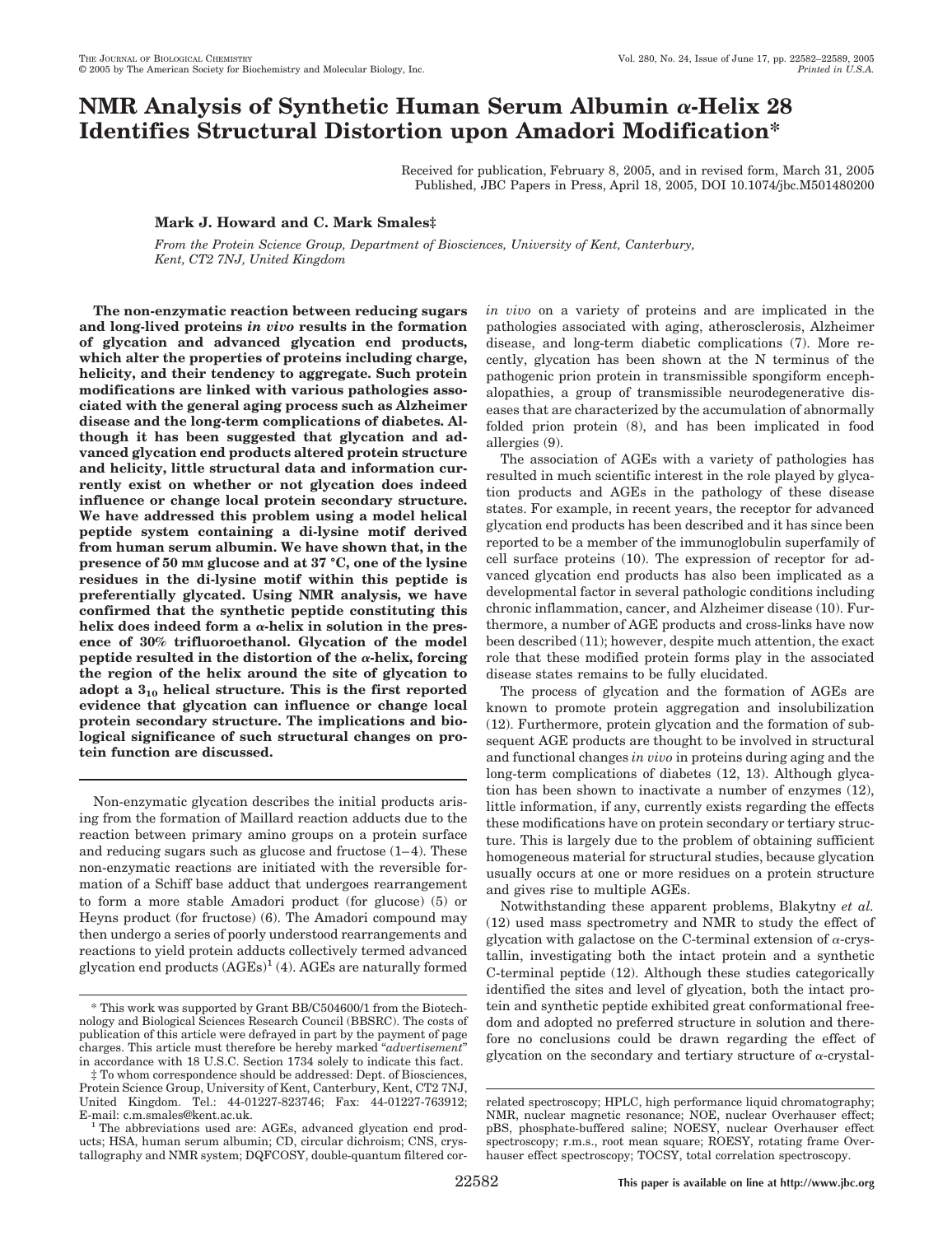lin (12). NMR has also been used recently to detect the presence of glycated protein in the saliva of patients with diabetes (14), whereas others (15) have used it to study the effect of glycation on a tetrapeptide and its N-terminal amide bond stereochemistry and tautomeric distribution.

Despite these studies, little information currently exists on whether or not glycation does indeed influence or change local protein secondary structure. A previous study (16) on human serum albumin suggests that glycation does indeed result in conformation change, although the nature of this change was undetermined. Others (11) have reported that glycation and AGE product formation alter the helicity of proteins. In the present study, we have addressed this problem using a model peptide system derived from human serum albumin (HSA). Human serum albumin (ExPASy primary accession number P02768) is a helical protein that is the main protein constituent of plasma. Although the exact function of HSA is unknown, its primary function is thought to be to regulate the colloidal osmotic pressure of blood (17). The primary site of glycation in human albumin, both *in vitro* and *in vivo*, is known to be  $Lys^{525}$  (16). However, several other lysine residues in albumin are known to be glycated both *in vitro* and *in vivo*, including Lys<sup>548</sup> as shown in a study of bovine albumin (18). Furthermore, the lysine residue, Lys<sup>548</sup>, resides in the same helix and in the same peptide motif in both human and bovine serum albumin. Lys<sup>548</sup> is of particular interest, because it lies in a di-lysine motif  $(Lys^{548} - Lys^{549})$  that is part of a helix on the surface of the molecule (helix 28), which is held in place relative to the rest of the molecule via a salt bridge. Furthermore, glycation is thought to be accelerated at di-lysine motifs due to local acid-base catalysis.

Therefore, the model peptide used in this study corresponds to helix 28 of HSA, corresponding to residue numbers 543–557 in accordance with Swiss-Prot numbering. We have shown that, in the presence of glucose, one of the lysine residues in the di-lysine motif  $(Lys^{548} - Lys^{549})$  within this peptide is preferentially glycated. As in the intact protein, the lysine equating to Lys<sup>548</sup> was preferentially glycated in the model peptide system. Furthermore, using NMR analysis, we have confirmed that the synthetic peptide constituting this helix (residues 543–557) does indeed form a  $\alpha$ -helix in solution in the presence of 30% trifluoroethanol (TFE). Glycation of the model peptide resulted in the distortion of the  $\alpha$ -helix, forcing the region of the helix around the site of glycation to adopt a  $3_{10}$  helical structure. This is the first reported evidence that glycation can indeed influence or change local protein secondary structure. The implications for such changes on protein function are discussed.

#### EXPERIMENTAL PROCEDURES

*Materials—*All of the materials were of analytical reagent grade or better and were purchased from Sigma unless otherwise stated.

*Synthesis and Purification of Peptide HSA543–557—*The peptide RERQIKKQTALVELV was synthesized with an acetylated N-terminal amino group using a Shimadzu PSSM-8 multiple peptide synthesizer and an Fmoc (*N*-(9-fluorenyl)methoxycarbonyl)/HBTu (O-(1H-benzotriazole-1-yl)-*N*,*N*,*N*,*N*-tetramethyluronium tetrafluoroborate) synthesis strategy. The resulting peptide was then purified by reverse phase HPLC using a preparative  $\rm C_{18}$   $10 \times 250$  mm column linked to a Hewlett Packard 1100 series HPLC. The sample to be analyzed was injected onto the column, and salts were washed out with an isocratic gradient of 2% acetonitrile containing 0.05% trifluoroacetic acid. The peptide was then eluted from the column using a linear gradient from 2 to 40% acetonitrile (containing 0.045% trifluoroacetic acid) over 50 min. The peptide peak was collected and then freeze-dried overnight. Multiple runs were combined to purify all of the synthesized peptide. The authenticity of the purified peptide was then confirmed by mass spectrometry. Mass spectra were recorded in the positive ion mode using the extended mass range (*m*/*z* 250–4000) on a Finnigan MAT LCQ ion-trap mass spectrometer.

*Generation and Isolation of Glycated Peptide HSA543–557—*To generate glycated peptide, the peptide was dissolved in sterile PBS containing 50 mM glucose at a concentration of 5 mg/ml. The resulting solution was then incubated at 37 °C for 1 week. Prior to further experiments, salts and sugar components were then removed from the peptide solution by reverse phase HPLC as described above. Glycated peptide was then isolated from non-glycated peptide for NMR and mass spectrometric analysis using commercially available Glyco Gel<sup>TM</sup> columns (1-ml bed volume) from Pierce (Rockford, IL). The incubated peptide sample from which the salt/sugar components had been removed previously by reverse phase chromatography was then redissolved in 0.05 M HEPES (pH 8.5) and loaded onto the columns preequilibrated in the equilibration/wash buffer provided by Pierce. The column was then washed (5-column volumes), and the glycated peptide was eluted (in 3-column volumes) using the procedure previously described by Zhao *et al.* (19). The glycated fraction was then desalted by reverse phase chromatography, as described above, and freeze-dried. Control, non-glycated peptide for NMR analysis was generated by heating the synthesized and purified peptide at 5 mg/ml for 1 week at 37 °C in PBS (*i.e.* in the absence of glucose), desalted by reverse phase HPLC, and freeze dried. Both the glycated and non-glycated HSA543–557 peptides were then subjected to electrospray mass spectrometry (as described above) and NMR analysis.

*NMR Sample Preparation—*All of the NMR samples were prepared to a final volume of 300  $\mu$ l for use in a Shigemi BMS005V NMR tube by dissolving purified, freeze-dried peptide to provide a final concentration of 2 mM peptide in PBS at pH 6.4 (phosphate concentration 25 mM and saline concentration of 100 mM). To this system,  $TFE-d_3$  was added as a helix stabilizer to provide a final concentration of  $30\%$  (v/v) in the system. TFE was used following AGADIR (20, 21) analysis of the peptide that identified the helical propensity of the standard peptide as 0.21. Peptides with this level of propensity will only highlight regions of helical tendency with the addition of TFE  $(20)$ .  $30\%$   $(v/v)$  TFE was considered the lowest proportion of TFE that could be used to give rise to a helical structure. This was confirmed from the NMR NOE contacts observed for the standard helix. To make a meaningful comparison, all of the Amadori modified peptide data were obtained under identical conditions to those used for the standard peptide.

*NMR Spectroscopy—*All of the experiments were recorded at 10 °C on a Varian UnityINOVA 600 MHz NMR spectrometer with a *z*-shielded gradient triple resonance probe using standard procedures. For each peptide sample, a two-dimensional nuclear Overhauser effect spectroscopy (NOESY) and total correlation spectroscopy (TOCSY) experiments were recorded with mixing times of 250 and 68.4 ms, respectively. These experiments were collected with 512 and 1024 complex points with acquisition times of 64 and 128 ms in the indirectly and directly acquired <sup>1</sup>H dimensions, respectively. The maximum theoretical NOESY enhancement was estimated to be between 70 and 90% theoretical maximum, whereas our projected ROESY enhancements were expected to be 60%. Therefore, NOESY experiments were chosen in this analysis and validated by obtaining build-up curves that also confirmed 250 ms as the most appropriate mixing time. In addition, a two-dimensional double-quantum-filtered correlated spectroscopy (DQFCOSY) experiment was collected for each peptide with 1024 and 2048 complex points with acquisition times of 128 and 256 ms in the indirectly and directly acquired <sup>1</sup>H dimensions, respectively. Amides in slow exchange and deemed capable of being hydrogen bond donors were identified from a NOESY experiment that was collected with 256 and 1024 complex points with acquisition times of 32 and 128 ms in the indirectly and directly acquired <sup>1</sup>H dimensions, respectively, obtained from a peptide sample resuspended in  ${}^{2}H_{2}O$ . Data processing and analysis were carried out on Sun Blade 100 and Transtec X2100 Linux workstations using NMRPipe (22) to process and NMRView (23) to view processed data.

*Structural Calculations and Analysis—*All of the structural calculations were obtained using the Crystallography and NMR System (CNS), version 1.1 (25, 38), running on Silicon Graphics  $O<sub>2</sub>$  and Transtec X2100 Linux workstations. CNS parameter files were modified to incorporate the topology of the modified lysine residue for calculations. All of the NOE contacts were classified into one wide classification between 1.8 and 5.0 Å with final structures calculated from extended coordinates using the standard CNS NMR anneal protocol with the sum averaging for dynamic annealing with NOEs from both extended and folded precursors (24). A final structural ensemble of 40 structures for each peptide was produced with all of the structures used to produce statistical energy and root mean square (r.m.s.) deviation structural information. Backbone and heavy atom r.m.s. deviation values were obtained using MOLMOL, version 2k.2 (25), on a computer running Microsoft Windows 2000. The structural integrity of each ensemble was evaluated using PROCHECK-NMR (26) run on a Transtec X2100 Linux workstation. Energy comparisons between structures created from the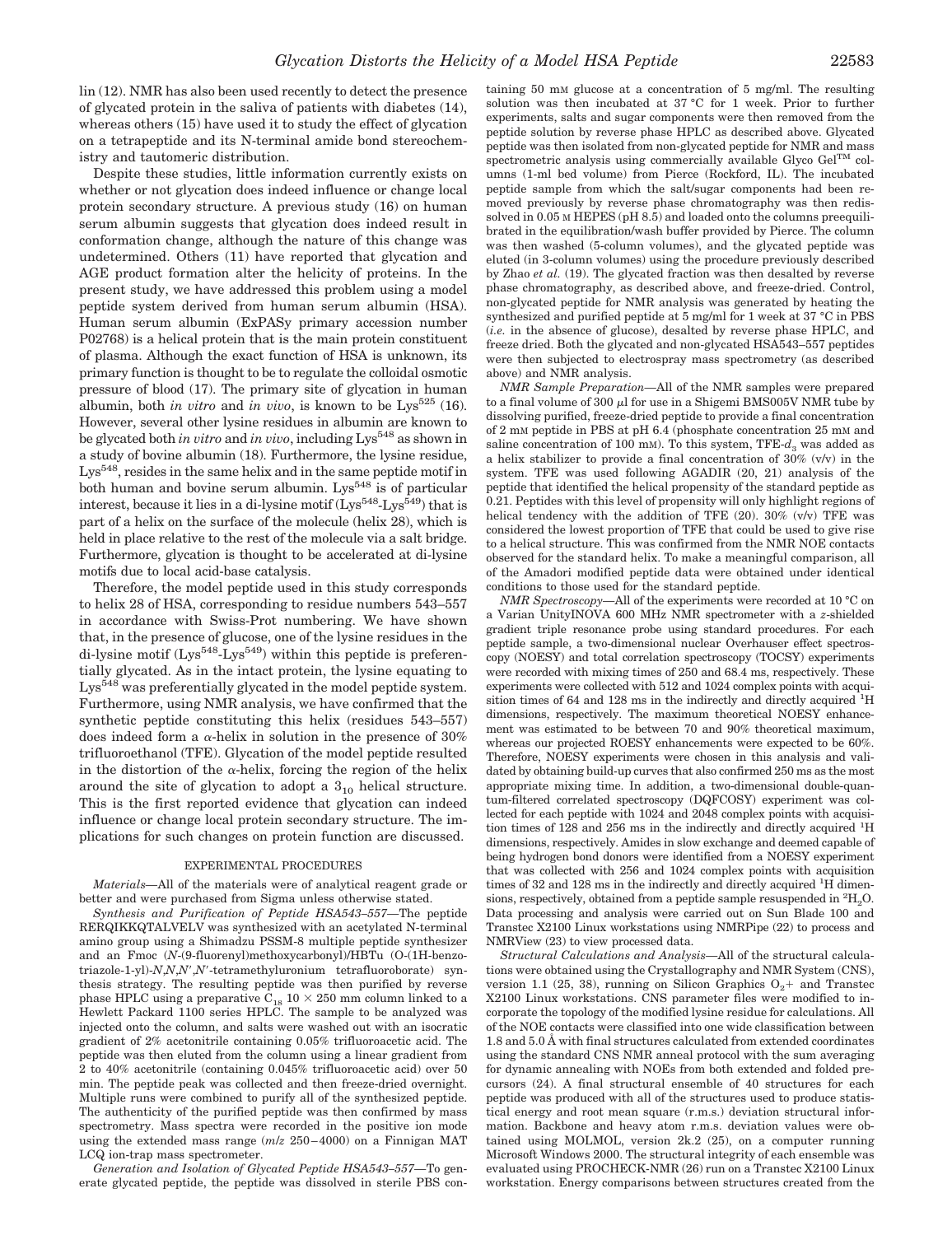| TABLE I                                                                                         |  |
|-------------------------------------------------------------------------------------------------|--|
| Mass spectral characterization data of the unmodified and glycated HSA543–557 synthetic peptide |  |

| Peptide    | Theoretical $[M+H]^{+a}$ | Measured $[M+H]^{+a}$ | Theoretical $[M+2H]^{2+a}$ | Measured $[M+2H]^{2+a}$ |
|------------|--------------------------|-----------------------|----------------------------|-------------------------|
| Unmodified | 1853.1                   | 1853.2                | 927.1                      | 927.5                   |
| Glycated   | 2015.1                   | 2015.2                | 1008.1                     | 1008.2                  |

*<sup>a</sup>* Monoisotopic mass.

NMR constraint data and the equivalent human serum albumin helix were made using GROMOS96 43Bl parameter set (27) within DEEP-VIEW, version 3.7 (28).

#### RESULTS

*Peptide Synthesis, Glycation, and Purification—*The peptide sequence corresponding to HSA  $\alpha$ -helix 28 (residues 543–557) was successfully synthesized on a Shimadzu PSSM-8 multiple peptide synthesizer as determined by mass spectrometry (Table I). The peptide sequence was identical to that found in the native HSA molecule with the exception that the N-terminal lysine residue was replaced with an arginine residue to prevent glycation on the lysine amino side chain of this residue  $(Lys^{543})$ . The peptide was synthesized with the N-terminal amino group blocked with an acetyl group to prevent potential glycation at this site in the synthetic peptide. Following incubation with glucose and purification of the glycated peptide from non-glycated peptide using a Glyco Gel column, mass spectrometry analysis confirmed that the peptide was glycated with one glucose residue per peptide molecule (*i.e.* not di-glycated), as indicated by an increase in the  $[M+H]$ <sup>+</sup> ion by 162 Da (Table I). From these data, it was not possible to confirm whether glycation had occurred entirely at one lysine residue, preferentially at one of the two-lysine residues in the di-lysine motif, or whether there was an equal distribution between the two. This was resolved during the NMR analysis (see below). We note that it has previously been shown that the sugar moieties in glycated human serum albumin occur as an equilibrium of the  $\beta$ -pyranose (59%),  $\alpha$ -furanose (19%), and  $\beta$ -furanose (24%) anomers (29). Phenylboronate purification of Amadori products selectively binds  $\beta$ -furanose sugar anomers; however, because the confirmations are in rapid equilibrium, the yield of glycated peptide is likely to be close to quantitative.

*NMR Resonance Assignments—*Spin systems were identified by analysis of two-dimensional DQFCOSY and TOCSY NMR spectra, and all of the observed <sup>1</sup>H chemical shifts are listed in Table II. Assignments for the majority of <sup>1</sup>H spin systems were possible for both the standard and Amadori-modified peptide with the exception of amino acid  $\text{He}^{547}$  in the standard peptide. The  $H^{\alpha}$  shift of the N-terminal amino acid Arg<sup>543</sup> was not observed in either standard or modified peptide. The assignment of the modified Amadori lysine was possible following the observation of a duplicated set of resonances in the  $H<sup>N</sup>$  region of the TOCSY spectrum for the modified lysine side chain  $(H^{\beta},$  $H^{\gamma}$ ,  $H^{\delta}$ , and  $H^{\epsilon}$ ). The first set of resonances are correlated from the backbone  $H^N$  of the lysine, but chemical modification transforms the side chain lysine  $\mathrm{NH}_3^+$  group to a  $\mathrm{H}^\mathrm{N}$  group  $(\mathrm{H}^\zeta)$  and provides a second  $H^N$  correlation and duplication of the lysine side chain <sup>1</sup>H resonances. Resonances of the Amadori peptide were achieved from both the DQFCOSY and TOCSY data together with H<sup>n</sup> protons identified by the NOESY through-space correlation to H .

*Structural Assignments and Additional Restraints—* Through-space assignments were achieved using two-dimensional NOESY spectra of both standard and Amadori-modified peptide (see Fig. 1). Amides in slow exchange and deemed capable of being hydrogen bond donors were identified from a NOESY experiment obtained from a peptide sample resuspended in  ${}^{2}H_{2}O$ . Additional  $\phi$  restraints were obtained from the application of the Karplus relationship to  ${}^{3}J_{HNH\alpha}$  that were obtained from high resolution DQFCOSY spectra.  ${}^{3}J_{HNH\alpha}$  values <5 Hz were used to constrain  $\phi$  for that residue to  $-60 \pm 30^{\circ}$ . A cut-off value of 5 Hz was used to allow for the fact that  ${}^{3}J_{HNH}$ <sub>a</sub> values obtained by DQFCOSY are always larger than those obtained by more accurate heteronuclear NMR methods (30).

With the exception of  $\text{Ile}^{547}$  in the standard peptide where an NOE distribution was not observed, the NOE distribution was uniform across all of the residues in both peptides. A total of 23 NOEs were found between the modified Lys<sup>548</sup> and residues  $Arg<sup>545</sup>$ , Gln<sup>546</sup>, and  $Ile<sup>547</sup>$  that were crucial in defining the structural changes upon modification. A summary of the number of contact types and additional restraints are shown in Table III with the distribution of restraints across each peptide shown in Fig. 2, *a* and *b*. NOE contact types observed in Fig. 2*a* for the standard peptide support a standard helix conformation with NOEs observed between  $H^{\alpha}$ :*i* and  $H^{N}$ :*i* + 3 as well as  $H^{\alpha}$ :*i* and  $\mathrm{H}^{\beta}:i+3.$  Additionally, slow  $\mathrm{H}^{\mathrm{N}}$  exchange and  $^{3}J_{HNH\alpha}$  values  $<\!5$ Hz were observed for the majority of residues within the standard peptide with the exception of  $\text{He}^{547}$ , as the resonances from this residue were not observed in our system. The resonances from Ile<sup>547</sup> were difficult to assign because of placement of the H<sup> $\alpha$ </sup> resonance directly over the water resonance. This was confirmed by observing and assigning  $\text{Ile}^{547}$  resonances in the absence of TFE (data not shown). Fig. 2*b* highlights the NOE contact types for the Amadori-modified peptide and defines a region from Lys<sup>549</sup> to Glu<sup>555</sup> that shows similar helix NOE contacts to those observed throughout the standard peptide. This is also confirmed from the observed  $H^N$  exchange and  ${}^3J_{HNH\alpha}$  values obtained for the modified peptide. The N-terminal region of the Amadori peptide gave rise to reduced  $H^{\alpha}$ :*i* and  $H^{N}$ :*i* + 3 but increased  $H^{\alpha}$ :*i* and  $H^{\beta}$ :*i* + 3 together with  $H^{\alpha}$ :*i* and  $H^{N}$ :*i* + 2 and *i* + 3 contacts. In this region, there was a single retarded  $H<sup>N</sup>$  exchange and no  $^{3}J_{HNH\alpha}$  values  $<$ 5 Hz.

*Structure Calculations and Analysis—*All of the structural data were determined using CNS as described under "Experimental procedures." No calculated structure gave violations greater than  $0.2 \text{ Å}$  or bond angle violations greater than  $5^{\circ}$  from the restraint data when all 40 structures were used to compute the ensemble average structural set. R.m.s. deviation statistics over all backbone atoms for residues 544–556 for the ensemble of 40 structures for both the standard and Amadori-modified peptide were found to be 0.37 and 0.48 Å, respectively. The backbone ensembles for both peptides are shown in Fig. 3, *a* and *b*, respectively, together with the ensemble average structures and key residues shown as ribbon schematics in Fig. 3, *c–f*. Corresponding r.m.s. deviations over all of the heavy atoms for each 40-structure ensemble of the standard and Amadorimodified peptides were found to be 1.29 and 1.45 Å, respectively. PROCHECK-NMR analysis of the Ramachandran plot for the 40-structure ensemble of the standard peptide identified that 100% of all of the residues fell in either the most favored or additionally allowed regions of the  $\alpha$ -helix. Equivalent analysis of the Amadori-modified peptide identified 84.6% of all of the residues falling in the most favored or additionally allowed regions with the remaining 15.4% falling into the generously allowed regions of the  $\alpha$ -helix. Ensemble average energies for each peptide are shown in Table IV together with the equivalent energies created from helix 28 extracted directly from the HSA x-ray structure.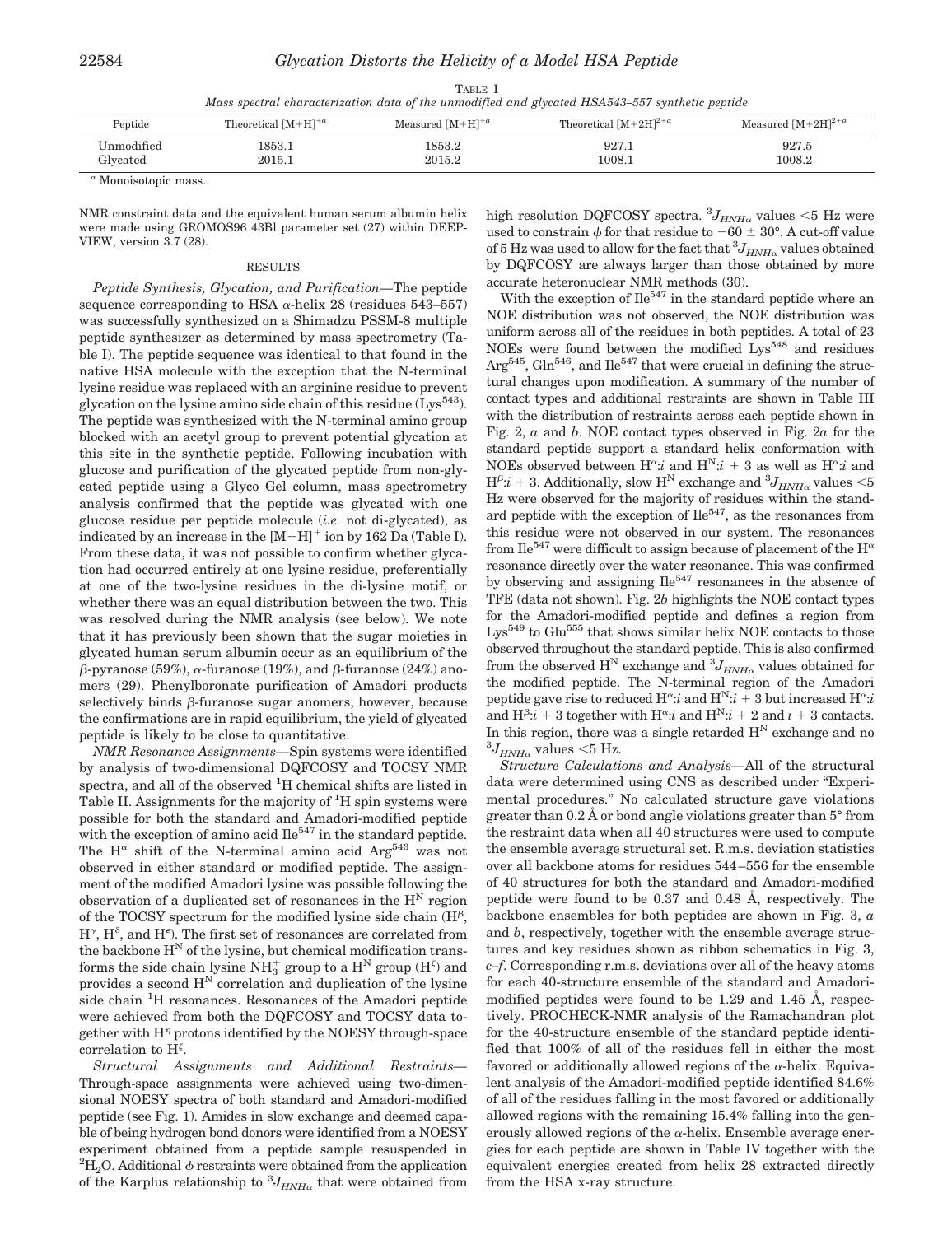*NMR assignment list of observed <sup>1</sup>H chemical shifts for the standard and Amadori-modified peptide in PBS, 30% (v*/*v) TFE at 10 °C* All of the chemical shifts are referenced externally to 100  $\mu$ m solution of dimethylsilapetane sulfonic acid in PBS, 30% (v/v) TFE.

| Residue                 | $H^N$ | $\mathbf{H}^\alpha$ | Others                                                                                                                                                                                                           |
|-------------------------|-------|---------------------|------------------------------------------------------------------------------------------------------------------------------------------------------------------------------------------------------------------|
| <b>Standard Peptide</b> |       |                     |                                                                                                                                                                                                                  |
| Arg <sup>543</sup>      |       |                     | $H^{\beta2/\beta3}$ 1.703: $H^{\gamma2/\gamma3}$ 1.845: $H^{\delta2/\delta3}$ 3.220                                                                                                                              |
| Glu <sup>544</sup>      | 8.485 | 4.385               | $H^{\beta2/\beta3}$ 2.132: $H^{\gamma2/\gamma3}$ 2.440                                                                                                                                                           |
| $\rm Arg^{545}$         | 8.261 | 4.235               | $H^{\beta2/\beta3}$ 1.843; $H^{\gamma2/\gamma3}$ 1.682; $H^{\delta2/\delta3}$ 3.222                                                                                                                              |
| Gln <sup>546</sup>      | 8.981 | 4.182               | $H^{\beta2/\beta3}$ 2.04; $H^{\gamma2/\gamma3}$ 2.315; $H^{\epsilon21/\epsilon22}$ 6.879/7.624                                                                                                                   |
| $\text{He}^{547}$       |       |                     |                                                                                                                                                                                                                  |
| $Lys^{548}$             | 8.516 | 4.160               | $H^{\beta2/\beta3}$ 1.685, 1.828; $H^{\gamma2/\gamma3}$ 1.438/1.516; $H^{\delta2/\delta3}$ 1.700/1.858; $H^{\epsilon2/\epsilon3}$ 2.988                                                                          |
| $Lys^{549}$             | 8.205 | 4.412               | $H^{\beta2/\beta3}$ 1.663/1.865: $H^{\gamma2/\gamma3}$ 1.901: $H^{\delta2/\delta3}$ 1.706: $H^{\epsilon2/\epsilon3}$ 3.279                                                                                       |
| Gln <sup>550</sup>      | 8.416 | 4.306               | $H^{\beta2/\beta3}$ 2.118; $H^{\gamma2/\gamma3}$ 2.416; $H^{\epsilon21/\epsilon22}$ 6.823/7.512                                                                                                                  |
| $Thr^{551}$             | 8.129 | 4.269               | $H^{\beta}$ 4.238; $H^{\gamma2}$ 1.229                                                                                                                                                                           |
| $Ala^{552}$             | 8.139 | 4.333               | $H^{\beta}$ 1.446                                                                                                                                                                                                |
| Leu <sup>553</sup>      | 8.069 | 4.310               | $H^{\beta2/\beta3}$ 1.616; H <sup><math>\gamma</math></sup> 1.677; H <sup><math>\delta1/\delta2</math></sup> 0.888/0.944                                                                                         |
| Val <sup>554</sup>      | 7.833 | 4.098               | $H^{\beta}$ 2.121; $H^{\gamma 1/\gamma 2}$ 0.961                                                                                                                                                                 |
| Glu <sup>555</sup>      | 8.275 | 4.322               | $H^{\beta2/\beta3}$ 1.957/2.086: $H^{\gamma2/\gamma3}$ 2.320                                                                                                                                                     |
| Leu <sup>556</sup>      | 8.154 | 4.416               | $H^{\beta2/\beta3}$ 1.708; $H^{\gamma}$ 1.627; $H^{\delta1/\delta2}$ 0.889/0.943                                                                                                                                 |
| Val <sup>557</sup>      | 7.518 |                     | $H^{\beta}$ 2.109: $H^{\gamma 1/\gamma 2}$ 0.913                                                                                                                                                                 |
| Amadori peptide         |       |                     |                                                                                                                                                                                                                  |
| Arg <sup>543</sup>      |       |                     | $H^{\beta2/\beta3}$ 1.681/1.753: $H^{\gamma2/\gamma3}$ 1.869: $H^{\delta2/\delta3}$ 3.246                                                                                                                        |
| Glu <sup>544</sup>      | 9.062 | 4.145               | $H^{\beta2/\beta3}$ 2.094: $H^{\gamma2/\gamma3}$ 2.380                                                                                                                                                           |
| $\rm Arg^{545}$         | 7.383 | 4.215               | $H^{\beta2/\beta3}$ 1.686, 1.764; $H^{\gamma2/\gamma3}$ 1.924; $H^{\delta2/\delta3}$ 3.285                                                                                                                       |
| Gln <sup>546</sup>      | 8.411 | 4.269               | $H^{\beta2/\beta3}$ 2.190, 2.190; $H^{\gamma2/\gamma3}$ 2.480; $H^{\epsilon21/\epsilon22}$ 6.784/7.413                                                                                                           |
| $\text{He}^{547}$       | 8.118 | 3.991               | $H^{\beta}$ 1.474; $H^{\gamma 2}$ 1.217; $H^{\gamma 12/\gamma 13}$ 0.946; $H^{\delta 1}$ 0.886                                                                                                                   |
| $Lys^{\ast 548}$        | 8.275 | 4.213               | $H^{\beta 2/\beta 3}$ 1.587, 1.931; $H^{\gamma 2/\gamma 3}$ 1.473; $H^{\delta 2/\delta 3}$ 1.772; $H^{\epsilon 2/\epsilon 3}$ 3.260; $H^{\epsilon}$ 8.556; $H^{\eta 2/\eta 3}$ 3.260/4.173; $H^{\iota 2}$ 4.678; |
|                         |       |                     | $H^{\kappa2}$ 3.290; $H^{\lambda2}$ 3.480; $H^{\mu2/\mu3}$ 3.444/3.528                                                                                                                                           |
| $Lvs^{549}$             | 8.039 | 4.193               | $H^{\beta2/\beta3}$ 1.923; $H^{\gamma2/\gamma3}$ 1.678, 1.772; $H^{\delta2/\delta3}$ 1.772; $H^{\epsilon2/\epsilon3}$ 3.283                                                                                      |
| Gln <sup>550</sup>      | 8.042 | 4.257               | $H^{\beta2/\beta3}$ 2.181; $H^{\gamma2/\gamma3}$ 2.435; $H^{\epsilon21/\epsilon22}$ 6.840/7.558                                                                                                                  |
| $Thr^{551}$             | 8.148 | 4.323               | $H^{\beta}$ 4.244; $H^{\gamma2}$ 1.281                                                                                                                                                                           |
| Ala <sup>552</sup>      | 8.054 | 4.325               | $H^{\beta}$ 1.502                                                                                                                                                                                                |
| Leu <sup>553</sup>      | 8.012 | 4.305               | $H^{\beta 2/\beta 3}$ 1.790; $H^{\gamma}$ 1.656; $H^{\delta 1/\delta 2}$ 0.945                                                                                                                                   |
| Val <sup>554</sup>      | 7.778 | 4.089               | $H^{\beta}$ 2.201: $H^{\gamma 1/\gamma 2}$ 1.018                                                                                                                                                                 |
| Glu <sup>555</sup>      | 8.114 | 4.383               | $H^{\beta2/\beta3}$ 2.058/2.168; $H^{\gamma2/\gamma3}$ 2.388/2.470                                                                                                                                               |
| Leu <sup>556</sup>      | 8.078 | 4.450               | $H^{\beta2/\beta3}$ 1.688/1.790; H <sup>y</sup> 1.764; H <sup><math>\delta1/\delta2</math></sup> 0.913/0.960                                                                                                     |
| Val <sup>557</sup>      | 7.531 | 4.123               | $H^{\beta}$ 2.166; $H^{\gamma 1/\gamma 2}$ 0.963                                                                                                                                                                 |
|                         |       |                     |                                                                                                                                                                                                                  |

 $7.4$ b a V557, L556 V557, E555 0 Q550H<sup>22</sup>, A552  $7.6$ V554, E544 V554, E555 V554, E555  $78$ **F548** Q550, K549, E544 8.0 L553. V55 A552, Q550  $^{\circ}$ 8.2 K549, Q550 K\*548, E544 K\*548.0550  $\theta$ Q546, K\*548H Q546, R545 E555, L556  $8.4$ K548 O546 (\*548H5, Es K\*548H5, R545 8.6 548H<sup>5</sup>, K\*548 8.8  $9<sub>c</sub>$ 8.5 8.3 8.1 7.9  $7.7$  $9.1$ 8.9 8.7  $7.5$ 8.9 8.7 8.5 8.3  $8.1$ 7.9  $7.7$ 7.5  $\overline{c}$ OН Protein- $\cdot$  (CH<sub>2</sub> CHOH) Н Ĥ

Lysine side chain

Glucose moiety

FIG. 1. Fingerprint  $H<sup>N</sup>-H<sup>N</sup>$  region of two-dimensional NOESY NMR spectra for standard (*a*) and Amadori-modified (*b*) peptides obtained using 250-ms mixing periods is shown. All of the assignments are illustrated in the format [vertical (F1) ppm, horizontal (F2) ppm] and are for  $H^N$ unless stated. *c*, the chemical structure of the glycated lysine residue.

#### DISCUSSION

Incubation of the model HSA peptide in glucose resulted in the glycation of Lys<sup>548</sup>, as determined by NMR spectroscopy (see below), in preference to  $Lys^{549}$ . Although Lys-Lys sequences are known to be more reactive toward protein glycation due to local acid-base catalysis, it is also thought that preferential protein glycation at one lysine residue in a dilysine motif is, at least partially, due to the relative accessibilities of the two lysine side chains in question (2, 31). However, the model peptide used in this study exhibited no measurable secondary structure in aqueous PBS solution in the absence of TFE and therefore stabilized structural aspects would not ap-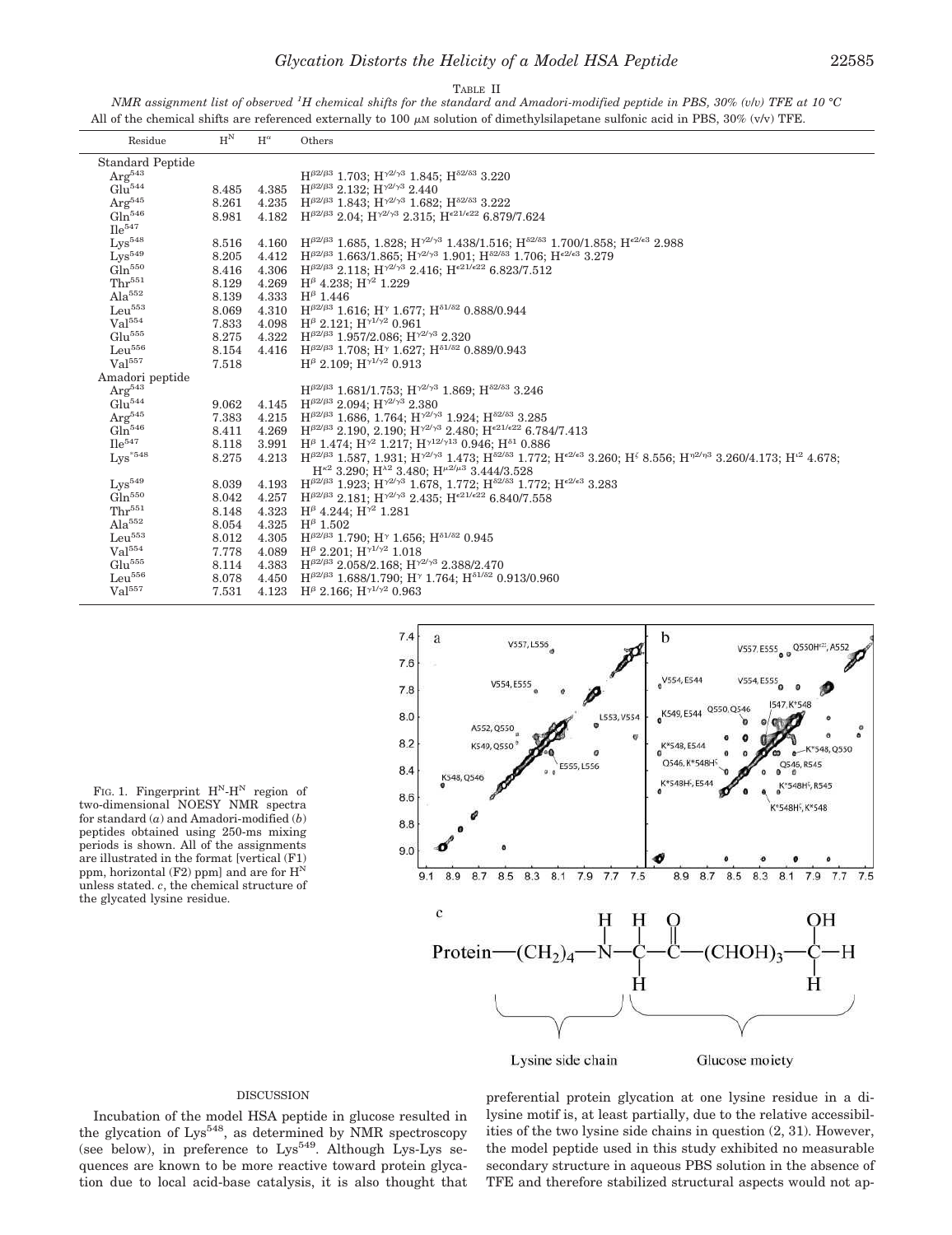|--|--|

*List of NOE, hydrogen bond, and torsion angle connectivities for both standard and Amadori-modified peptide*

|                                  |              | Standard peptide | Amadori-modified peptide |
|----------------------------------|--------------|------------------|--------------------------|
| <b>NOEs</b>                      | Intraresidue | 32               | 36                       |
|                                  | Sequential   | 74               | 61                       |
|                                  | $i-i+2$      | 28               | 24                       |
|                                  | $i-i+3$      | 76               | 75                       |
|                                  | $i - j (>3)$ | 22               | 30                       |
|                                  | Total        | 232              | 226                      |
| Retarded amide hydrogen exchange |              |                  |                          |
| Tortion angles                   | Φ            |                  |                          |



FIG. 2. **Schematic of NOE contact types, hydrogen bond accep**tors, and residues giving rise to  $\phi$  restraints for both the stand**ard (***a***) and Amadori-modified (***b***) peptides.**



FIG. 3. Superimposition of all backbone bonds of the 40-structure ensemble calculated from NMR data for standard peptide (*a*) and Amadori-modified peptide (*b*) is shown. *c–f*, ribbon diagrams created in MOLMOL of the ensemble average structures are shown of the standard peptide (*c* and *e*) and Amadori-modified peptide (*d* and *f*). Key residue side chains are labeled and shown as ball and stick structures. *e* and *f* were created by 90° anti-clockwise rotation through a vertical axis defined in *c* and *d*. *d* clearly shows the site of the carbohydrate moiety attached to Lys<sup>548</sup>.

pear to account for the exclusive glycation of Lys<sup>548</sup> in preference to Lys<sup>549</sup>. Preferential glycation at Lys<sup>548</sup> could be due to local acid-base catalysis and the immediate neighboring amino acids, resulting in the amino group of  $Lys^{548}$  being more nucleophilic than that of  $Lys^{549}$ ; however, it is clear that long-

| и |  |
|---|--|
|   |  |

| Average ensemble energies (kJ mol <sup><math>-1</math></sup> ) for calculated structures |
|------------------------------------------------------------------------------------------|
| of both standard and Amadori-modified peptide obtained from                              |
| DEEPVIEW using GROMOS96                                                                  |

Energies for the equivalent helix within HSA structure 1AO6.pdb are also shown for comparison.

| Energy                        | Standard  | Amadori   | Helix from HSA<br>$1A06$ .pdb |
|-------------------------------|-----------|-----------|-------------------------------|
| <b>Bonds</b>                  | 15.09     | 15.98     | 10.70                         |
| Angles                        | 66.78     | 97.60     | 65.10                         |
| Torsions                      | 78.01     | 45.40     | 76.20                         |
| Impropers                     | 23.43     | 30.20     | 20.90                         |
| Nonbonded                     | $-246.76$ | $-269.73$ | $-366.79$                     |
| Electrostatic                 | $-697.03$ | $-526.09$ | $-454.85$                     |
| Total $(kJ \text{ mol}^{-1})$ | $-760.48$ | $-606.64$ | $-648.74$                     |
|                               |           |           |                               |

range structural affects must be involved because the adjacent  $\text{I} \text{I} \text{e}^{547}$  is unlikely to affect the  $pK_a$  of  $\text{Lys}^{548}$ . We suggest that it is possible that, although the mean structure is random in aqueous PBS solution, the chemical modification of Lys<sup>548</sup> is catalyzed when the random coil approximates the helical structure in the protein. This may occur when the side chain of  $Arg<sup>545</sup>$  approaches that of  $Lys<sup>548</sup>$  and the charge on  $Arg<sup>545</sup>$ suppresses the charge on (and lowers the  $pK_a$  of) Lys<sup>548</sup>. However, it is also likely that  $Glu<sup>544</sup>$  may be in a position to catalyze the Amadori rearrangement on  $Lys^{548}$ . In this respect, it is interesting that the position of  $Glu<sup>544</sup>$  is significantly altered in the glycated peptide relative to the non-glycated (standard) peptide (see Fig. 4).

The  $\mathbf{H}^{\alpha}$  chemical shift differences between the standard and modified peptide were found to be moderately small with the exception of residues Glu<sup>544</sup> and Lys<sup>549</sup> as indicated in Fig. 4. This finding suggests that similar local conformation exists across the entirety of both peptides in accordance with known observations of  $H^{\alpha}$  chemical shift in the prediction of secondary structure elements (32). Upon initial inspection, one may be lead to believe that  $Lys^{549}$  is the modified peptide on the basis of the  $H^{\alpha}$  shift difference alone because of the large difference in  $\mathrm{H}^\alpha$  chemical shift. We know from both NOESY and chemical shift assignments, as outlined under "Results," that Lys<sup>548</sup> is modified in the glycated peptide. This is also confirmed by analysis of the H<sup> $\epsilon$ </sup> chemical shift values for Lys<sup>548</sup> and Lys<sup>549</sup> in both the standard and modified peptide. The <sup>1</sup>H chemical shift difference between the standard and modified peptide for Lys<sup>548</sup> H<sup> $\epsilon$ </sup> is 0.272 ppm compared with 0.058 ppm observed for Lys<sup>549</sup>. Because the H<sup> $\epsilon$ </sup> is in close proximity to the modification, it stands to reason that the greatest shift change will be observed by the  $H^{\epsilon}$  of the lysine that is modified, in this case, Lys<sup>548</sup>.

The standard peptide in  $30\%$  (v/v) TFE folds to form an  $\alpha$ -helical peptide structure (Fig. 3). All of the NOE contact data, hydrogen exchange, and  ${}^{3}J_{HNH\alpha}$  data support this observation, and the ensemble of 40 structures provides a model whereby 100% modeled amino acids in the ensemble fall inside the allowed regions for an  $\alpha$ -helix in a Ramachandran plot. Fig. 3, *c* and *e*, shows a ribbon form of the ensemble average structure that adopts a helix with key residues  $Arg<sup>545</sup>$  and  $Lys<sup>548</sup>$  on one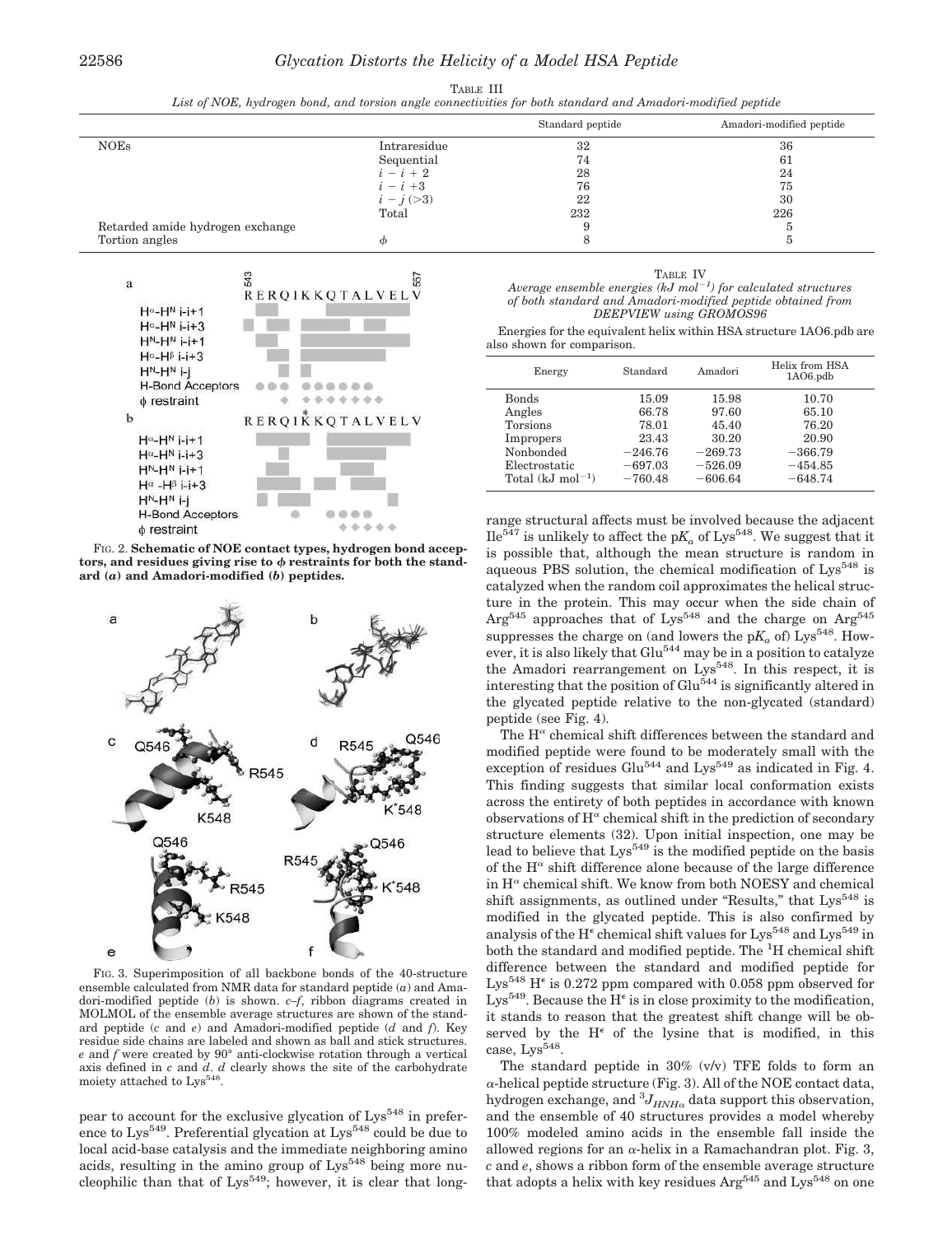

FIG. 4. **Difference** in  ${}^{1}\text{H}^{\alpha}$  **NMR chemical shift observed for each residue in the standard and Amadorimodified peptide.**



FIG. 5. **Ball and stick detail of interacting side chains Arg<sup>545</sup> , Gln546, Ile567, and the modified lysine, Lys\*548, in the Amadorimodified peptide.**

face of the helix and Gln<sup>546</sup> rotated on the top face of the peptide. The ribbon view highlights an exaggerated tightening of the helix at both the N and C termini that is most probably due to the CNS modeling. Because both terminal regions have no additional constraints from hydrogen bonding to assist in the calculation and modeling of the peptide helical structure, these regions will tend to tighten slightly as observed within the calculation. Narrower helical  $\phi$  angle constraints could have been used at the termini to reduce this effect, but it was considered important not to over-constrain any aspect of the data and risk providing structural effects that could not be explained.

NMR data of the Amadori-modified peptide in 30% (v/v) TFE define a fold that forms a more complicated structure compared with the standard peptide. Figs. 2*b* and 3, *b*, *d*, and *f*, show the C-terminal region of the peptide from  $G\ln^{550}$ -Thr<sup>551</sup> toward the C terminus forming a standard helix that does not differ greatly from the standard peptide helix in this region. This is illustrated by the fact that the backbone r.m.s. deviation for residues Gln<sup>550</sup> and Leu<sup>556</sup> for an 80-structure ensemble  $(40)$ standard structures and 40 Amadori-modified structures) is only 0.25 Å. As with the standard peptide, the NOE contact data, hydrogen exchange, and  $^{3}J_{HNH\alpha}$  data support the conclusion that the region from  $Gln<sup>550</sup>$  to Leu<sup>556</sup> is helical.

Fig. 5 shows the detailed arrangement of Arg<sup>545</sup>,  $Gln<sup>546</sup>$ ,  $Ile<sup>547</sup>$ , and the modified lysine, Lys<sup> $*548$ </sup>, in the Amadori-modified peptide in the ensemble average model that is supported



region of helix 28 and adjacent electrostatic contact via Lys<sup>5</sup> **to Asp<sup>207</sup> in helix 10.**

by 23 NOE interactions between residues 545–547 and the modified Lys<sup>\*548</sup>. Ile<sup>547</sup> H<sup>N</sup> and H<sup> $\alpha$ </sup> have contacts to Lys<sup>\*548</sup> H<sup>N</sup>,  $H^{\alpha}$ , and  $H^{\beta}$ . Gln<sup>546</sup> has NOE contacts from its side chain atoms  $H^{\beta}$  and  $H^{\gamma}$  to Lys<sup>\*548</sup>  $H^{\beta}$ ,  $H^{\gamma}$ ,  $H^{\delta}$ , and  $H^{\epsilon}$  as well as the modification protons  $H^{\zeta}$  and  $H^{\eta}$ . Arg<sup>545</sup> has NOE contacts from its side chain atoms  $H^{\beta}$ ,  $H^{\gamma}$ , and  $H^{\delta}$  to protons  $H^{\iota}$ ,  $H^{\kappa}$ ,  $H^{\lambda}$ , and  $H^{\mu}$ in the Amadori structure that can be seen clearly associated as a contact core in Fig. 5. This overall appearance is observed in all 40 structures of the ensemble with the modified carbohydrate chain on the lysine parallel to the side chain of Arg<sup>545</sup>. This is confirmed in a quantitative manner by calculation of an r.m.s. deviation of 0.36 Å for all of the side chain carbon atoms from both  $\text{Arg}^{545}$  and  $\text{Lys}^{*548}$  over the 40-structure ensemble of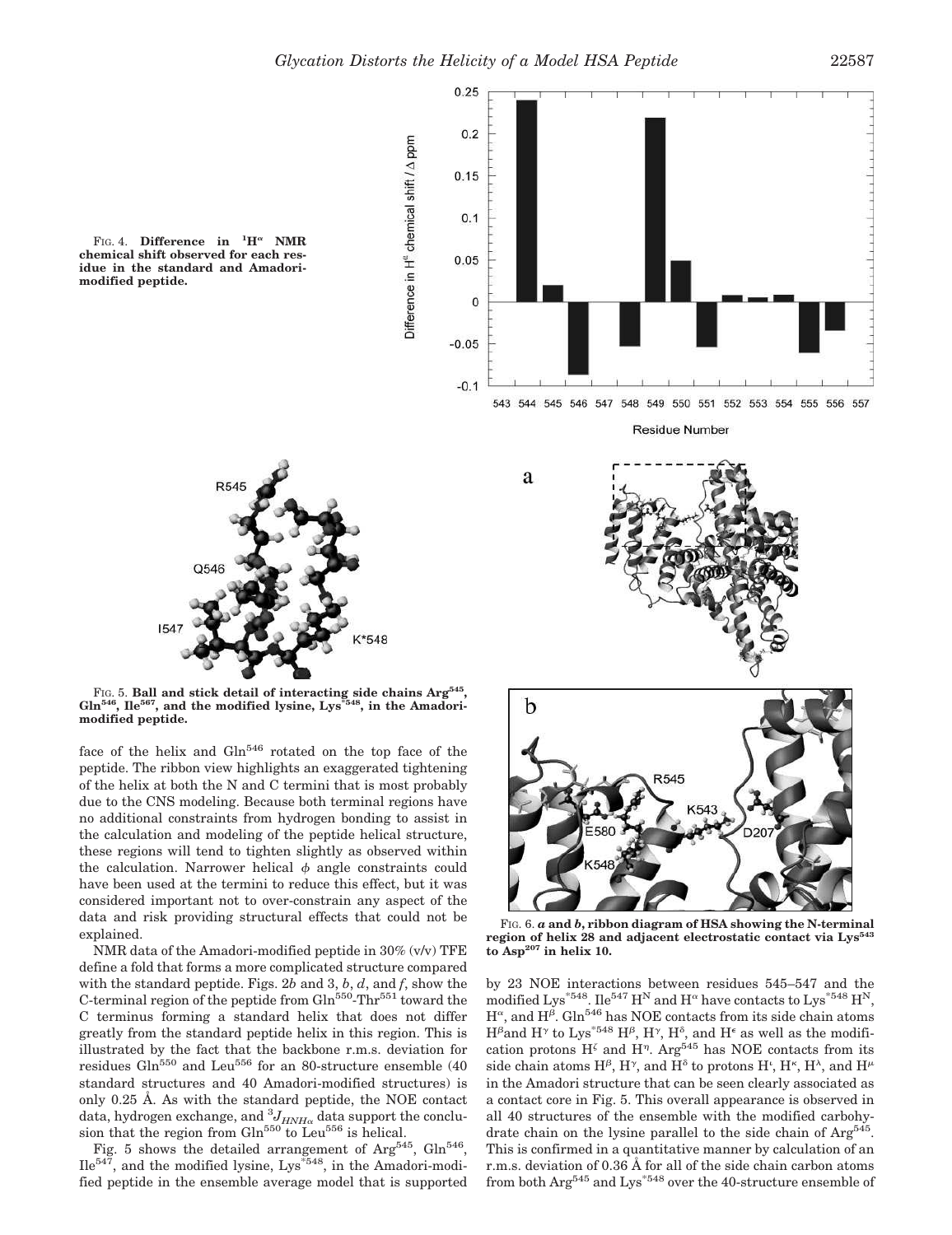the modified peptide. It is likely that the interaction is stabilized by hydrogen bonding between protons on the Arg<sup>545</sup> H<sup> $\epsilon$ </sup> groups and hydroxyl oxygen atoms attached to  $C\mu$  of the modified Lys<sup>\*548</sup>. This arrangement would also be stabilized by an electrostatic attraction between Arg<sup>545</sup> side chain NH<sub>2 $\epsilon$ </sub> groups and electronegative oxygen atoms attached to both  $C_{\mu}$  and  $C_{\lambda}$ atoms in the modification. This association and contact between the modified glycated chain on  $Lys^{*548}$  and  $Arg^{545}$  twists the C-terminal region of the helix that is observed in the standard peptide. Interestingly, there still appears to be some helical character to this region as seen from the presence of  $H^{\alpha}$ :*i* and  $H^{\beta}$ :*i* + 3 NOE contacts, which in this region appear more prevalent than  $H^{N}:i$  and  $H^{\alpha}:i+3$  contacts. This finding suggests that this region adopts a conformation more in line with a  $3_{10}$  helix as  $H^{\alpha}$ :*i* and  $H^{\beta}$ :*i* to  $H^N$ :*i* + 2/:*i* + 3 are stronger in such systems (33).

Despite the suggestion of the model that the Amadori modification places structural strain on the peptide, PROCHECK analysis for the ensemble of 40 structures showed that 84.6% of the modeled amino acids resided inside the favored allowed regions for  $\alpha$ -helix in a Ramachandran plot. It would appear that there is strain in  $\phi/\psi$  for Gln<sup>546</sup> and Ile<sup>547</sup> and that this is created by the interaction of the Amadori Lys\*548 side chain with  $\text{Arg}^{545}$  because the 15.4% that fell inside generously allowed regions consisted entirely of  $\phi/\psi$  distributions from  $Gln<sup>546</sup>$  and Ile<sup>547</sup>. These two residues ( $Gln<sup>546</sup>$  and Ile<sup>547</sup>), together with Arg<sup>545</sup>, provided virtually all of interactions with the modified Lys<sup>548</sup> Amadori side chain.

An analysis of the Protein Data Bank coordinates for HSA shows that, in the intact protein structure, two disulfide bonds exist between Cys<sup>538</sup>-Cys<sup>583</sup> and Cys<sup>582</sup>-Cys<sup>591</sup> that hold helices 28, 29, and 30 together. This stabilization is further supported by an electrostatic attraction between the side chains of Arg<sup>545</sup> and Glu<sup>580</sup>. However, unlike much of the HSA structure, helices 28–30 at the C terminus are not attached to the bulk of the protein by a disulfide bond (only to each other) but are held relative to the bulk structure via a salt bridge created between the side chains of Lys<sup>543</sup> of helix 28 and Asp<sup>207</sup> in helix 10. This salt-bridge arrangement is depicted in Fig. 6. Close analysis of the modified structures shown in Fig. 3, *e* and *f*, confirmed an anticlockwise 90° twist in the orientation of the N terminus of the peptide upon modification that would remove the correct orientation of Lys<sup>543</sup> with respect to its salt bridge with Asp<sup>207</sup> in the intact protein. If disruption of this salt bridge was to occur in the intact protein, this would result in helices 28–30 becoming more flexible and mobile, loosening the protein structure, exposing hydrophobic residues, and increasing the susceptibility of the three helices to hydrolysis and cleavage from the structure. The reorientation of residues 543–548 would also remove the electrostatic interaction between Glu<sup>580</sup> and Arg<sup>545</sup> and destabilize the turn regions of helices 28–30. Previous NMR investigations on proteins with disulfide bonds have shown degrees of conformational flexibility around these bonds (34, 35), and any loss of nearby electrostatic stabilization will increase the conformational flexibility in the region around the disulfide bond, in this case around Cys<sup>538</sup> and Cys583. This would further destabilize the structure in this region of HSA.

We have clearly shown that glycation of a model peptide system can result in disruption of local secondary structure and alter helicity as suggested by Sell and Monnier (11). To our knowledge, this is the first example that definitively shows that glycation can influence and change secondary structural elements. Although we have not determined this change in helical structure in the intact HSA protein molecule upon glycation of Lys<sup>548</sup>, we predict that the few interactions holding

this part of the molecule together are likely to be disrupted by such a modification. This prediction disagrees with a previous study by Coussons *et al.* (36) who concluded that glycation had minimal effects on the folded structure of HSA; however, this observation was based on far-UV circular dichroism (CD) measurements, which will only detect gross changes in the secondary structure. The disruptions described and predicted here are unlikely to have been detected by far-UV CD. Furthermore, helix 28 is in the region of drug-binding site 2 in HSA and previous investigations have suggested that modification with methylglyoxal of an arginine residue in close proximity to  $\text{Ile}^{547}$ modifies the ligand binding and enzymatic activity of HSA domain 3A (37). Therefore, we suggest that glycation of  $Lys^{548}$ is also likely to change the ligand binding and enzymatic activity of this domain of HSA.

A similar disruption of secondary structure in other proteins could potentially affect protein function by, for example, changing enzymic activity, binding affinities, or exposing hydrophobic patches leading to protein aggregation. In this way, protein glycation and the formation of an Amadori product may be involved in accelerating protein aggregation even before the formation of AGE cross-links, which accumulate much more slowly. As such, the formation of an Amadori product alone could be envisaged as playing a role in pathologies such as those seen in transmissible neurodegenerative diseases characterized by the accumulation of an abnormally folded prion protein whereby post-translational glycation is known to occur (8).

*Acknowledgments—*We thank Judy Hardy and Kevin Howland for synthesizing the peptides used in this study.

#### **REFERENCES**

- 1. Lapolla, A., Fedele, D., Plebani, M., Aronica, R., Garbeglio, M., Seraglia, R., Dalpaos, M., and Traldi, P. (1999) *Clin. Chem.* **45,** 288–290
- 2. Smales, C. M., Pepper, D. S., and James, D. C. (2002) *Biotechnol. Bioeng.* **77,**  $37 - 48$
- 3. Smales, C. M., Pepper, D. S., and James, D. C. (2000) *Biotechnol. Appl. Biochem.* **32,** 109–119
- 4. Alikhani, Z., Alikhani, M., Boyd, C., Nagao, K., Trackman, P. C., and Graves, D. T. (2005) *J. Biol. Chem.* **280,** 12087–12095
- 5. Bucala, R. (1996) *Diagn. Endocrin. Metab.* **14,** 99–106
- 6. Suarez, G., Rajaram, R., Oronsky, A. L., and Gawinowicz, M. A. (1989) *J. Biol. Chem.* **264,** 3674–3679
- 7. Biemel, K. M., Friedl, D. A., and Lederer, M. O. (2002) *J. Biol. Chem.* **277,** 24907–24915
- 8. Choi, Y.-G., Kim, J.-I., Jeon, Y.-C., Park, S.-J., Choi, E.-K., Rubenstein, R., Kascsak, R. J., Carp, R. I., and Kim, Y.-S. (2004) *J. Biol. Chem.* **279,** 30402–30409
- 9. Davis, P. J., Smales, C. M., and James, D. C. (2001) *Allergy* **56,** 56–60 10. Hanford, L. E., Enghild, J. J., Valnickova, Z., Petersen, S. V., Schaefer, L. M.,
- Schaefer, T. M., Reinhart, T. A., and Oury, T. D. (2004) *J. Biol. Chem.* **279,** 50019–50024
- 11. Sell, D. R., and Monnier, V. M. (2004) *J. Biol. Chem.* **279,** 54173–54184
- 12. Blakytny, R., Carver, J. A., Harding, J. J., Kilby, G. W., and Sheil, M. M. (1997) *Biochim. Biophys. Acta* **1343,** 299–315
- 13. Neglia, C., Cohen, H., Garber, A., Thorpe, S., and Baynes, J. (1985) *J. Biol. Chem.* **260,** 5406–5410
- 14. Yoon, M. S., Jankowski, V., Montag, S., Zidek, W., Henning, L., Schluter, H., Tepel, M., and Jankowski, J. (2004) *Biochem. Biophys. Res. Commun.* **323,** 377–381
- 15. Zigrovic, I., Kidric, J., and Horvat, S. (1998) *Glycoconj. J.* **15,** 563–570
- 16. Shaklai, N., Garlick, R., and Bunn, H. (1984) *J. Biol. Chem.* **259,** 3812–3817
- 17. Bunk, D. M. (1997) *Anal. Chem.* **69,** 2457–2463
- 18. Wada, Y. (1996) *J. Mass Spectrom.* **31,** 263–266
- 19. Zhao, H. R., Smith, J. B., Jiang, X. Y., and Abraham, E. C. (1996) *Biochem. Biophys. Res. Commun.* **229,** 128–133
- 
- 20. Munoz, V., and Serrano, L. (1995) *J. Mol. Biol.* **245,** 275–296 21. Munoz, V., and Serrano, L. (1994) *Nat. Struct. Biol.* **1,** 399–409
- 22. Delaglio, F., Grzesiek, S., Vuister, G. W., Zhu, G., Pfeifer, J., and Bax, A. (1995) *J. Biomol. NMR* **6,** 277–293
- 23. Johnson, B. A., and Blevins, R. A. (1994) *J. Biomol. NMR* **4,** 603–614
- 24. Brunger, A. T., Adams, P. D., Clore, G. M., DeLano, W. L., Gros, P., Grosse-Kunstleve, R. W., Jiang, J. S., Kuszewski, J., Nilges, M., Pannu, N. S., Read, R. J., Rice, L. M., Simonson, T., and Warren, G. L. (1998) *Acta Crystallogr. Sect. D Biol. Crystallogr.* **54,** 905–921
- 25. Koradi, R., Billeter, M., and Wuthrich, K. (1996) *J. Mol. Graph.* **14***,* 51–55
- 26. Laskowski, R. A., Rullmannn, J. A., MacArthur, M. W., Kaptein, R., and Thornton, J. M. (1996) *J. Biomol. NMR* **8,** 477–486
- 27. van Gunsteren, W. F., Brunne, R. M., Gros, P., van Schaik, R. C., Schiffer, C. A., and Torda, A. E. (1994) *Methods Enzymol.* **239,** 619–654
- 28. Guex, N., and Peitsch, M. C. (1997) *Electrophoresis* **18,** 2714–2723